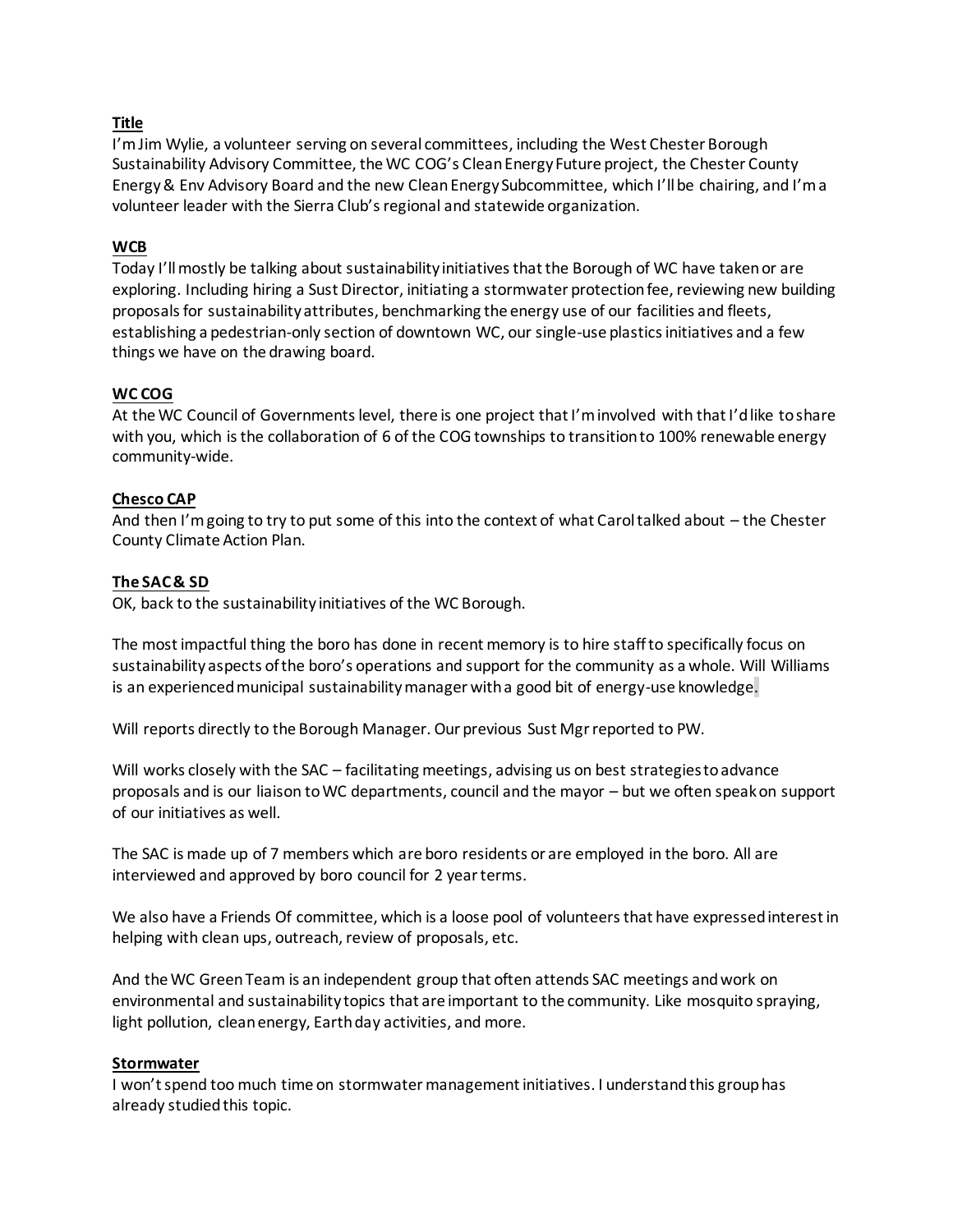You might think WC is on higher ground and would not suffer from much flooding, but there are certain areas that, due to development, have insufficient runoff handling. The boro has a fee based on impervious surface area on our property. And there are credits for things like rain barrels and semipervious surfaces, like this living driveway. Isn't this great? I wish I could say this was a pic of my driveway. There are some pervious driveways in WC, including mine. I'm still trying to get to this.

### **Checklist**

We have a process for reviewing building permit applications. Will gives input, but the official memo with recommendations to the planning cmte comes from the SAC. We have a couple of professional architects on the SAC right now.

Here's a list of some of the things on our WC Sustainable! Checklist. This is a voluntary process, but it's not unusual for a permit to request some kind of variance, and this checklist is valuable input into to the variance considerations by the planning cmte and council.

#### **Benchmarking**

One of the first things that Will did when coming onboard in 2019 was to start a spreadsheet to track all of the energy use and energy budget for the buildings, municipal fleet and police fleet. You can't improve what you don't measure.

Now we have the data to inform decisions on proposals for building improvements and fleet transition to plug-in hybrids and full EVs. I know we have several plug-in vehicles (Fords) now. Options are reviewed when leases are up for new vehicles.

And then of course there is the pedestrian-only Gay St. The SAC had pushed for seasonal or weekend closure of Gay St for many years to try to address the idling and endless looping of cars through downtown to try to find the perfect parking space. And eating on the sidewalk in the summer is wonderful, but not so great when there is a line of cars idling just a few feet away from my table waiting for the light to change.

It took the economic impact of COVID to inspire the council to close Gay St to give more outdoor seating space for our downtown restaurants. It was very popular last year. It's not a done deal yet this year, but hopefully our leaders can find a way to make all stakeholders happy – including the utilities doing street construction, first responders that need to be able to get emergency vehicles to where they need to be, and municipal staff that will be tasked with moving blockades at the end of blocks.

#### **Storefronts**

Sustainable Storefronts started as a voluntary merchant recognition program as part of the store and shopper education program for our Single-Use Plastics ordinance which bans plastic shopping bags and plastic straws and requires a 10 cent fee on compliant bags – in an effort to encourage shoppers to bring their own bags.

Will printed off a stack of cards that the SAC and other volunteers could leave at stores and restaurants where we shop and dine. Shops are recognized for not handing out single-use plastics, including bags, straws, Styrofoam. And encouraging BYO bags and containers.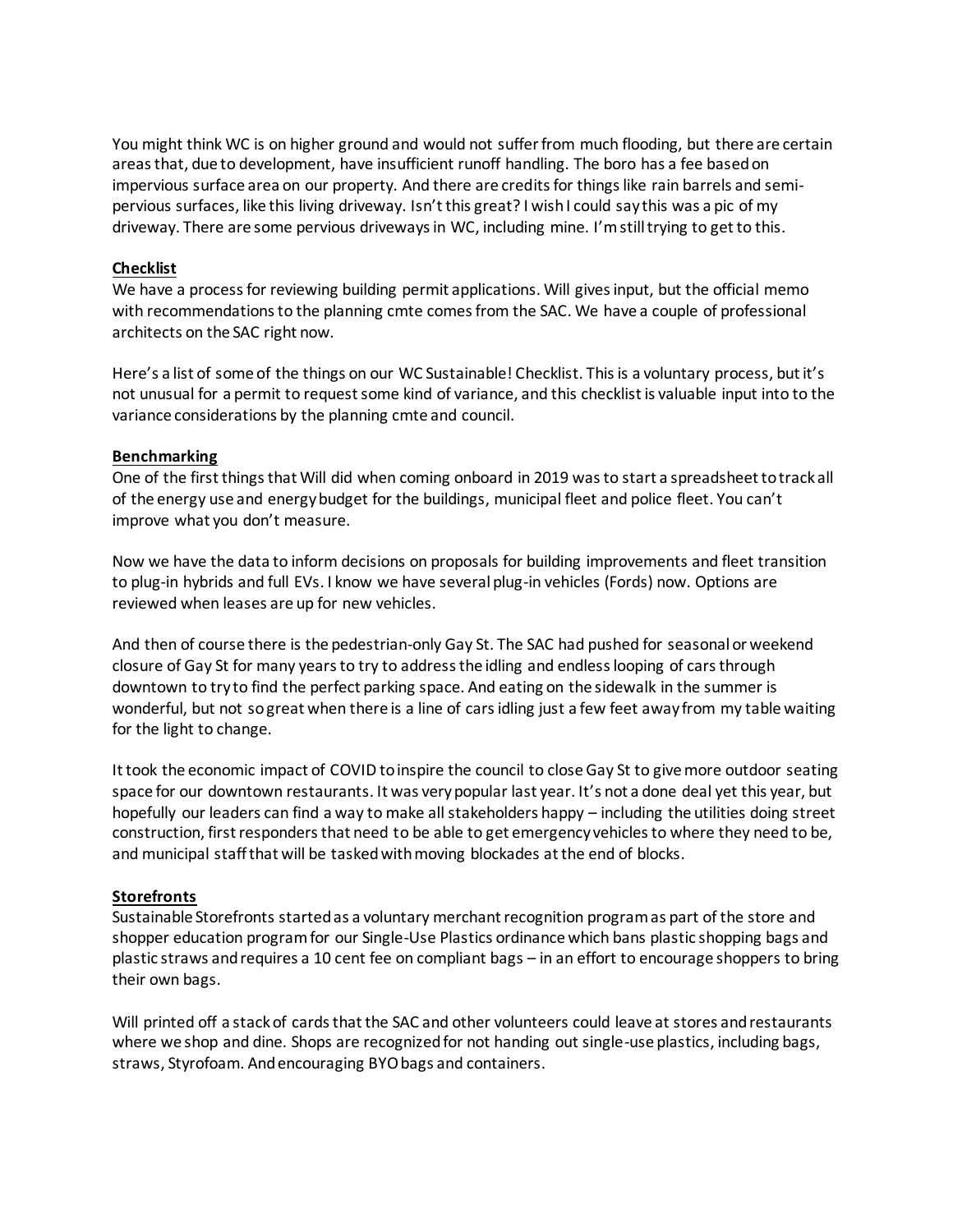We have started enforcing the ordinance in Jan. No major problems that I know of. Will is the ENFORCER – which so far means handing out warning letters and speaking with managers that claim they've never heard of this rule – even though we have met with them multiple times.

# **Exploring**

Now just a mention of a few that are on our radar:

- Proposing and maybe facilitating more community gardens
- We did go so far as entering into a contract with a curbside compost pickup company, but the company pulled out at the last minute. We are still exploring other opportunities to partner with a professional composter, or maybe provide the service through the public works dept. We are watching Media boro and some other programs that are just starting.
- Light pollution reduction is being talked about
- Seems like we talk about road salt alternatives every winter, but when it gets to be time for the boro to make its annual (or bi-annual) purchase in the summer, we forget about it
- And we have EV-Ready and Solar-Ready ordinance proposals being developed

# **COG – CEF 1**

In the fall of 2018 the WC COG agreed to hire a professional energy planner to study and make recommendations for how the greater WC area could transition to 100% renewable energy – Community-wide. That resulted in the Cadmus Study, a list of prioritized recommendations and the formation of a collaboration by the 6 participating EAC/SACs to do community engagement around the topic of energy choices we all face.

# **COG – CEF 2**

The community engagement initiative has turned into the WC Area Clean Energy Future Campaign – with a website with resources organized into 4 sectors: Residential, Education, Small Business and Big Business (or Corp). We started with the Residential sector last year with some public meetings, tabling at community day events and social media outreach.

This past winter we hosted a survey about electric vehicles. We had about 350 responses and learned that: most people expect their next car will be powered by electricity or a plug-in hybrid. There is significant concern about availability of chargers, sticker prices and range anxiety. And there are plenty of folks that feel that limited access to off-street parking will be a barrier to being able to charge at home and thus delay their choice to go to an EV.

# **COG – Priorities**

Back to the Cadmus report, I just wanted to itemize the opportunities and highlight the ones that we have at least started on. I can share a more detailed chart of which of the 6 municipalities have taken which steps if anyone is interested. But the message here is, we have plenty of work ahead of us.

I'm going to push on Solar and EV Ready ordinances – which means requiring or incentivizing new construction to at least plan for future installation of solar on rooftops and EV chargers in parking areas. Even access to 110 outlets for slow charging is a step in the right direction.

# **CC CAP – working on**

I just wanted to close by naming some of the actions in the Chester County Climate Action Plan that Carol gave us the overview of are already being addressed, at least in part, by West Chester area municipalities.